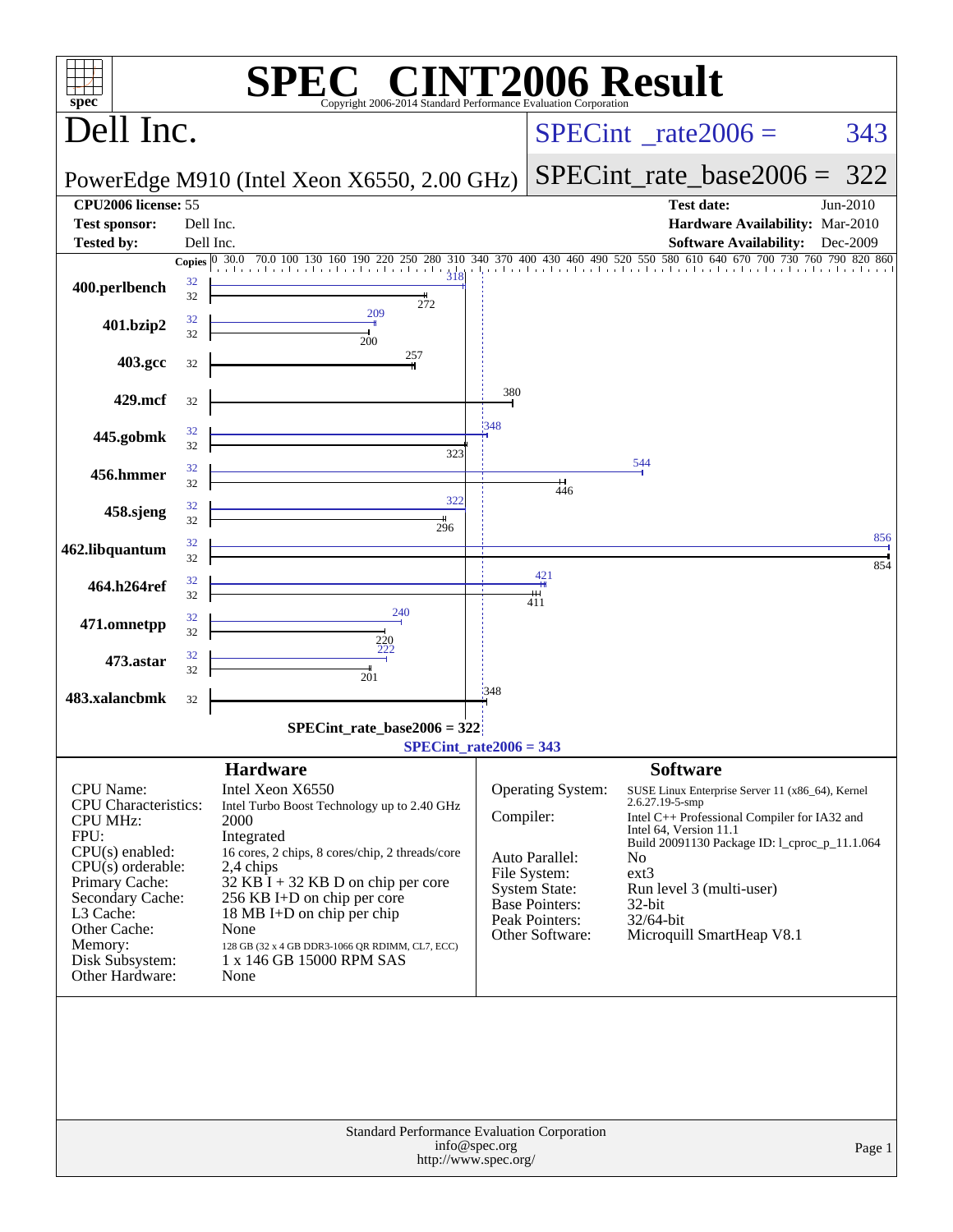

## Dell Inc.

#### SPECint rate $2006 = 343$

PowerEdge M910 (Intel Xeon X6550, 2.00 GHz)

[SPECint\\_rate\\_base2006 =](http://www.spec.org/auto/cpu2006/Docs/result-fields.html#SPECintratebase2006) 322

#### **[CPU2006 license:](http://www.spec.org/auto/cpu2006/Docs/result-fields.html#CPU2006license)** 55 **[Test date:](http://www.spec.org/auto/cpu2006/Docs/result-fields.html#Testdate)** Jun-2010

**[Test sponsor:](http://www.spec.org/auto/cpu2006/Docs/result-fields.html#Testsponsor)** Dell Inc. **[Hardware Availability:](http://www.spec.org/auto/cpu2006/Docs/result-fields.html#HardwareAvailability)** Mar-2010 **[Tested by:](http://www.spec.org/auto/cpu2006/Docs/result-fields.html#Testedby)** Dell Inc. **[Software Availability:](http://www.spec.org/auto/cpu2006/Docs/result-fields.html#SoftwareAvailability)** Dec-2009

#### **[Results Table](http://www.spec.org/auto/cpu2006/Docs/result-fields.html#ResultsTable)**

|                  | <b>Base</b>   |                |       |                                                                                                          |            |                |       | <b>Peak</b>   |                |              |                |              |                |              |
|------------------|---------------|----------------|-------|----------------------------------------------------------------------------------------------------------|------------|----------------|-------|---------------|----------------|--------------|----------------|--------------|----------------|--------------|
| <b>Benchmark</b> | <b>Copies</b> | <b>Seconds</b> | Ratio | <b>Seconds</b>                                                                                           | Ratio      | <b>Seconds</b> | Ratio | <b>Copies</b> | <b>Seconds</b> | <b>Ratio</b> | <b>Seconds</b> | <b>Ratio</b> | <b>Seconds</b> | <b>Ratio</b> |
| 400.perlbench    | 32            | 1146           | 273   | 1148                                                                                                     | 272        | 1159           | 270l  | 32            | 974            | 321          | 984            | 318          | 984            | 318          |
| 401.bzip2        | 32            | 1546           | 200   | 1544                                                                                                     | <b>200</b> | 1551           | 199   | 32            | 1479           | 209          | 1479           | 209          | 1495           | 207          |
| $403.\text{gcc}$ | 32            | 1002           | 257   | 1013                                                                                                     | 254        | 1000           | 258   | 32            | 1002           | 257          | 1013           | 254          | 1000           | 258          |
| $429$ .mcf       | 32            | 768            | 380   | 766                                                                                                      | 381        | 768            | 380   | 32            | 768            | 380          | 766            | 381          | 768            | 380          |
| $445$ .gobm $k$  | 32            | 1038           | 323   | 1038                                                                                                     | 323        | 1050           | 320   | 32            | 964            | 348          | 965            | 348          | 962            | 349          |
| 456.hmmer        | 32            | 667            | 448   | 669                                                                                                      | 446        | 678            | 440   | 32            | 548            | 545          | 549            | 544          | 549            | 544          |
| $458$ .sjeng     | 32            | 1306           | 297   | 1309                                                                                                     | 296        | 1318           | 294   | 32            | 1204           | 322          | 1204           | 322          | 1204           | 322          |
| 462.libquantum   | 32            | 776            | 855   | 776                                                                                                      | 854        | 777            | 853   | 32            | 775            | 856          | 775            | 856          | 776            | 855          |
| 464.h264ref      | 32            | 1745           | 406   | 1725                                                                                                     | 411        | 1703           | 416   | 32            | 1674           | 423          | 1699           | 417          | 1684           | <u>421</u>   |
| 471.omnetpp      | 32            | 908            | 220   | 910                                                                                                      | 220        | 910            | 220   | 32            | 832            | 240          | 832            | 240          | 833            | 240          |
| 473.astar        | 32            | 1112           | 202   | 1121                                                                                                     | <b>200</b> | 1120           | 201   | 32            | 1013           | 222          | 1015           | 221          | 1014           | <u>222</u>   |
| 483.xalancbmk    | 32            | 634            | 348   | 634                                                                                                      | 348        | 635            | 348   | 32            | 634            | 348          | 634            | 348          | 635            | 348          |
|                  |               |                |       | Results appear in the order in which they were run. Bold underlined text indicates a median measurement. |            |                |       |               |                |              |                |              |                |              |

#### **[Submit Notes](http://www.spec.org/auto/cpu2006/Docs/result-fields.html#SubmitNotes)**

The config file option 'submit' was used. numactl was used to bind copies to the cores

#### **[Operating System Notes](http://www.spec.org/auto/cpu2006/Docs/result-fields.html#OperatingSystemNotes)**

'ulimit -s unlimited' was used to set the stacksize to unlimited prior to run

#### **[Platform Notes](http://www.spec.org/auto/cpu2006/Docs/result-fields.html#PlatformNotes)**

 vm.zone\_reclaim\_mode = 1 in /etc/sysctl.conf file BIOS Settings: Power Management = Maximum Performance (Default = Active Power Controller)

#### **[General Notes](http://www.spec.org/auto/cpu2006/Docs/result-fields.html#GeneralNotes)**

Binaries were compiled on SLES 10 with Binutils 2.18.50.0.7.20080502

### **[Base Compiler Invocation](http://www.spec.org/auto/cpu2006/Docs/result-fields.html#BaseCompilerInvocation)**

[C benchmarks](http://www.spec.org/auto/cpu2006/Docs/result-fields.html#Cbenchmarks): [icc -m32](http://www.spec.org/cpu2006/results/res2010q3/cpu2006-20100803-12841.flags.html#user_CCbase_intel_icc_32bit_5ff4a39e364c98233615fdd38438c6f2)

[C++ benchmarks:](http://www.spec.org/auto/cpu2006/Docs/result-fields.html#CXXbenchmarks) [icpc -m32](http://www.spec.org/cpu2006/results/res2010q3/cpu2006-20100803-12841.flags.html#user_CXXbase_intel_icpc_32bit_4e5a5ef1a53fd332b3c49e69c3330699)

> Standard Performance Evaluation Corporation [info@spec.org](mailto:info@spec.org) <http://www.spec.org/>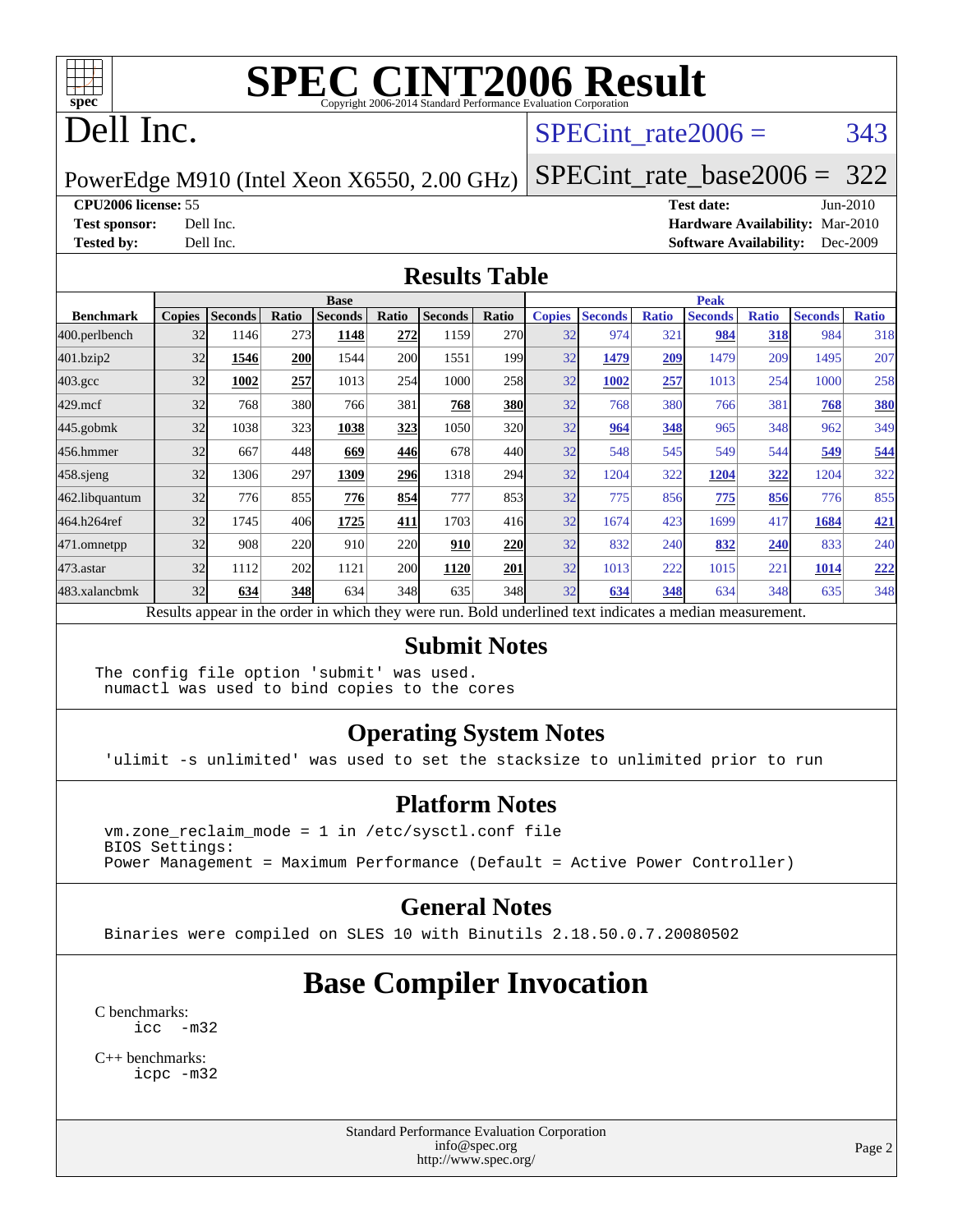

## Dell Inc.

SPECint rate $2006 = 343$ 

PowerEdge M910 (Intel Xeon X6550, 2.00 GHz)

**[Tested by:](http://www.spec.org/auto/cpu2006/Docs/result-fields.html#Testedby)** Dell Inc. **[Software Availability:](http://www.spec.org/auto/cpu2006/Docs/result-fields.html#SoftwareAvailability)** Dec-2009

[SPECint\\_rate\\_base2006 =](http://www.spec.org/auto/cpu2006/Docs/result-fields.html#SPECintratebase2006) 322 **[CPU2006 license:](http://www.spec.org/auto/cpu2006/Docs/result-fields.html#CPU2006license)** 55 **[Test date:](http://www.spec.org/auto/cpu2006/Docs/result-fields.html#Testdate)** Jun-2010 **[Test sponsor:](http://www.spec.org/auto/cpu2006/Docs/result-fields.html#Testsponsor)** Dell Inc. **[Hardware Availability:](http://www.spec.org/auto/cpu2006/Docs/result-fields.html#HardwareAvailability)** Mar-2010

#### **[Base Portability Flags](http://www.spec.org/auto/cpu2006/Docs/result-fields.html#BasePortabilityFlags)**

 400.perlbench: [-DSPEC\\_CPU\\_LINUX\\_IA32](http://www.spec.org/cpu2006/results/res2010q3/cpu2006-20100803-12841.flags.html#b400.perlbench_baseCPORTABILITY_DSPEC_CPU_LINUX_IA32) 462.libquantum: [-DSPEC\\_CPU\\_LINUX](http://www.spec.org/cpu2006/results/res2010q3/cpu2006-20100803-12841.flags.html#b462.libquantum_baseCPORTABILITY_DSPEC_CPU_LINUX) 483.xalancbmk: [-DSPEC\\_CPU\\_LINUX](http://www.spec.org/cpu2006/results/res2010q3/cpu2006-20100803-12841.flags.html#b483.xalancbmk_baseCXXPORTABILITY_DSPEC_CPU_LINUX)

**[Base Optimization Flags](http://www.spec.org/auto/cpu2006/Docs/result-fields.html#BaseOptimizationFlags)**

[C benchmarks](http://www.spec.org/auto/cpu2006/Docs/result-fields.html#Cbenchmarks):

[-xSSE4.2](http://www.spec.org/cpu2006/results/res2010q3/cpu2006-20100803-12841.flags.html#user_CCbase_f-xSSE42_f91528193cf0b216347adb8b939d4107) [-ipo](http://www.spec.org/cpu2006/results/res2010q3/cpu2006-20100803-12841.flags.html#user_CCbase_f-ipo) [-O3](http://www.spec.org/cpu2006/results/res2010q3/cpu2006-20100803-12841.flags.html#user_CCbase_f-O3) [-no-prec-div](http://www.spec.org/cpu2006/results/res2010q3/cpu2006-20100803-12841.flags.html#user_CCbase_f-no-prec-div) [-static](http://www.spec.org/cpu2006/results/res2010q3/cpu2006-20100803-12841.flags.html#user_CCbase_f-static) [-opt-prefetch](http://www.spec.org/cpu2006/results/res2010q3/cpu2006-20100803-12841.flags.html#user_CCbase_f-opt-prefetch)

[C++ benchmarks:](http://www.spec.org/auto/cpu2006/Docs/result-fields.html#CXXbenchmarks)

[-xSSE4.2](http://www.spec.org/cpu2006/results/res2010q3/cpu2006-20100803-12841.flags.html#user_CXXbase_f-xSSE42_f91528193cf0b216347adb8b939d4107) [-ipo](http://www.spec.org/cpu2006/results/res2010q3/cpu2006-20100803-12841.flags.html#user_CXXbase_f-ipo) [-O3](http://www.spec.org/cpu2006/results/res2010q3/cpu2006-20100803-12841.flags.html#user_CXXbase_f-O3) [-no-prec-div](http://www.spec.org/cpu2006/results/res2010q3/cpu2006-20100803-12841.flags.html#user_CXXbase_f-no-prec-div) [-opt-prefetch](http://www.spec.org/cpu2006/results/res2010q3/cpu2006-20100803-12841.flags.html#user_CXXbase_f-opt-prefetch) [-Wl,-z,muldefs](http://www.spec.org/cpu2006/results/res2010q3/cpu2006-20100803-12841.flags.html#user_CXXbase_link_force_multiple1_74079c344b956b9658436fd1b6dd3a8a) [-L/home/cmplr/usr3/alrahate/cpu2006.1.1.ic11.1/libic11.1-32bit -lsmartheap](http://www.spec.org/cpu2006/results/res2010q3/cpu2006-20100803-12841.flags.html#user_CXXbase_SmartHeap_d86dffe4a79b79ef8890d5cce17030c3)

#### **[Base Other Flags](http://www.spec.org/auto/cpu2006/Docs/result-fields.html#BaseOtherFlags)**

[C benchmarks](http://www.spec.org/auto/cpu2006/Docs/result-fields.html#Cbenchmarks):

403.gcc: [-Dalloca=\\_alloca](http://www.spec.org/cpu2006/results/res2010q3/cpu2006-20100803-12841.flags.html#b403.gcc_baseEXTRA_CFLAGS_Dalloca_be3056838c12de2578596ca5467af7f3)

#### **[Peak Compiler Invocation](http://www.spec.org/auto/cpu2006/Docs/result-fields.html#PeakCompilerInvocation)**

[C benchmarks \(except as noted below\)](http://www.spec.org/auto/cpu2006/Docs/result-fields.html#Cbenchmarksexceptasnotedbelow):

[icc -m32](http://www.spec.org/cpu2006/results/res2010q3/cpu2006-20100803-12841.flags.html#user_CCpeak_intel_icc_32bit_5ff4a39e364c98233615fdd38438c6f2)

401.bzip2: [icc -m64](http://www.spec.org/cpu2006/results/res2010q3/cpu2006-20100803-12841.flags.html#user_peakCCLD401_bzip2_intel_icc_64bit_bda6cc9af1fdbb0edc3795bac97ada53)

456.hmmer: [icc -m64](http://www.spec.org/cpu2006/results/res2010q3/cpu2006-20100803-12841.flags.html#user_peakCCLD456_hmmer_intel_icc_64bit_bda6cc9af1fdbb0edc3795bac97ada53)

458.sjeng: [icc -m64](http://www.spec.org/cpu2006/results/res2010q3/cpu2006-20100803-12841.flags.html#user_peakCCLD458_sjeng_intel_icc_64bit_bda6cc9af1fdbb0edc3795bac97ada53)

462.libquantum: [icc -m64](http://www.spec.org/cpu2006/results/res2010q3/cpu2006-20100803-12841.flags.html#user_peakCCLD462_libquantum_intel_icc_64bit_bda6cc9af1fdbb0edc3795bac97ada53)

[C++ benchmarks \(except as noted below\):](http://www.spec.org/auto/cpu2006/Docs/result-fields.html#CXXbenchmarksexceptasnotedbelow) [icpc -m32](http://www.spec.org/cpu2006/results/res2010q3/cpu2006-20100803-12841.flags.html#user_CXXpeak_intel_icpc_32bit_4e5a5ef1a53fd332b3c49e69c3330699)

473.astar: [icpc -m64](http://www.spec.org/cpu2006/results/res2010q3/cpu2006-20100803-12841.flags.html#user_peakCXXLD473_astar_intel_icpc_64bit_fc66a5337ce925472a5c54ad6a0de310)

### **[Peak Portability Flags](http://www.spec.org/auto/cpu2006/Docs/result-fields.html#PeakPortabilityFlags)**

 400.perlbench: [-DSPEC\\_CPU\\_LINUX\\_IA32](http://www.spec.org/cpu2006/results/res2010q3/cpu2006-20100803-12841.flags.html#b400.perlbench_peakCPORTABILITY_DSPEC_CPU_LINUX_IA32) 401.bzip2: [-DSPEC\\_CPU\\_LP64](http://www.spec.org/cpu2006/results/res2010q3/cpu2006-20100803-12841.flags.html#suite_peakCPORTABILITY401_bzip2_DSPEC_CPU_LP64)

Continued on next page

Standard Performance Evaluation Corporation [info@spec.org](mailto:info@spec.org) <http://www.spec.org/>

Page 3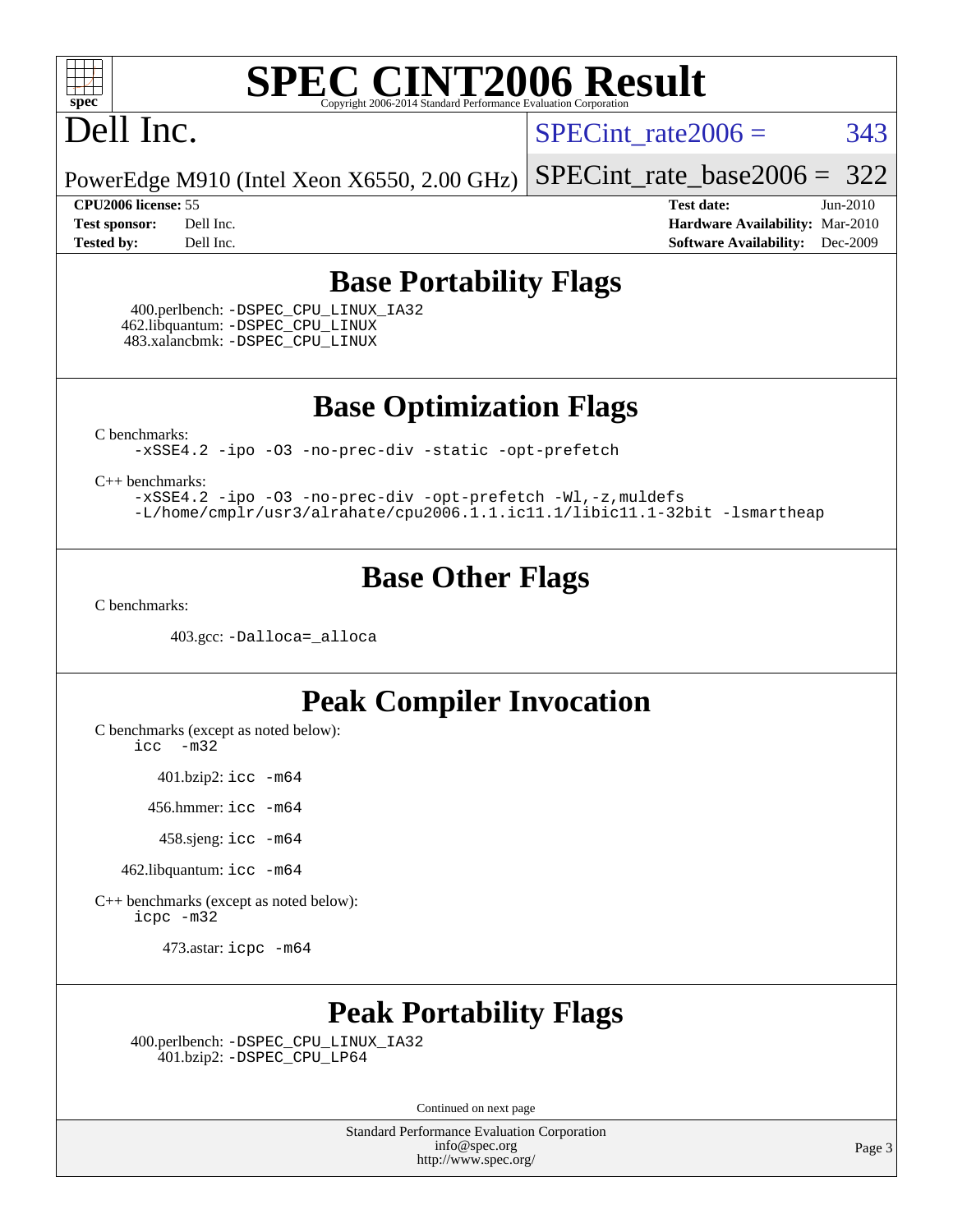

# Dell Inc.

SPECint rate $2006 = 343$ 

PowerEdge M910 (Intel Xeon X6550, 2.00 GHz)

[SPECint\\_rate\\_base2006 =](http://www.spec.org/auto/cpu2006/Docs/result-fields.html#SPECintratebase2006) 322

**[CPU2006 license:](http://www.spec.org/auto/cpu2006/Docs/result-fields.html#CPU2006license)** 55 **[Test date:](http://www.spec.org/auto/cpu2006/Docs/result-fields.html#Testdate)** Jun-2010 **[Test sponsor:](http://www.spec.org/auto/cpu2006/Docs/result-fields.html#Testsponsor)** Dell Inc. **[Hardware Availability:](http://www.spec.org/auto/cpu2006/Docs/result-fields.html#HardwareAvailability)** Mar-2010 **[Tested by:](http://www.spec.org/auto/cpu2006/Docs/result-fields.html#Testedby)** Dell Inc. **[Software Availability:](http://www.spec.org/auto/cpu2006/Docs/result-fields.html#SoftwareAvailability)** Dec-2009

## **[Peak Portability Flags \(Continued\)](http://www.spec.org/auto/cpu2006/Docs/result-fields.html#PeakPortabilityFlags)**

 456.hmmer: [-DSPEC\\_CPU\\_LP64](http://www.spec.org/cpu2006/results/res2010q3/cpu2006-20100803-12841.flags.html#suite_peakCPORTABILITY456_hmmer_DSPEC_CPU_LP64) 458.sjeng: [-DSPEC\\_CPU\\_LP64](http://www.spec.org/cpu2006/results/res2010q3/cpu2006-20100803-12841.flags.html#suite_peakCPORTABILITY458_sjeng_DSPEC_CPU_LP64) 462.libquantum: [-DSPEC\\_CPU\\_LP64](http://www.spec.org/cpu2006/results/res2010q3/cpu2006-20100803-12841.flags.html#suite_peakCPORTABILITY462_libquantum_DSPEC_CPU_LP64) [-DSPEC\\_CPU\\_LINUX](http://www.spec.org/cpu2006/results/res2010q3/cpu2006-20100803-12841.flags.html#b462.libquantum_peakCPORTABILITY_DSPEC_CPU_LINUX) 473.astar: [-DSPEC\\_CPU\\_LP64](http://www.spec.org/cpu2006/results/res2010q3/cpu2006-20100803-12841.flags.html#suite_peakCXXPORTABILITY473_astar_DSPEC_CPU_LP64) 483.xalancbmk: [-DSPEC\\_CPU\\_LINUX](http://www.spec.org/cpu2006/results/res2010q3/cpu2006-20100803-12841.flags.html#b483.xalancbmk_peakCXXPORTABILITY_DSPEC_CPU_LINUX)

## **[Peak Optimization Flags](http://www.spec.org/auto/cpu2006/Docs/result-fields.html#PeakOptimizationFlags)**

[C benchmarks](http://www.spec.org/auto/cpu2006/Docs/result-fields.html#Cbenchmarks):

Standard Performance Evaluation Corporation [info@spec.org](mailto:info@spec.org) <http://www.spec.org/> Page 4 400.perlbench: [-xSSE4.2](http://www.spec.org/cpu2006/results/res2010q3/cpu2006-20100803-12841.flags.html#user_peakPASS2_CFLAGSPASS2_LDCFLAGS400_perlbench_f-xSSE42_f91528193cf0b216347adb8b939d4107)(pass 2) [-prof-gen](http://www.spec.org/cpu2006/results/res2010q3/cpu2006-20100803-12841.flags.html#user_peakPASS1_CFLAGSPASS1_LDCFLAGS400_perlbench_prof_gen_e43856698f6ca7b7e442dfd80e94a8fc)(pass 1) [-ipo](http://www.spec.org/cpu2006/results/res2010q3/cpu2006-20100803-12841.flags.html#user_peakPASS2_CFLAGSPASS2_LDCFLAGS400_perlbench_f-ipo)(pass 2) [-O3](http://www.spec.org/cpu2006/results/res2010q3/cpu2006-20100803-12841.flags.html#user_peakPASS2_CFLAGSPASS2_LDCFLAGS400_perlbench_f-O3)(pass 2) [-no-prec-div](http://www.spec.org/cpu2006/results/res2010q3/cpu2006-20100803-12841.flags.html#user_peakPASS2_CFLAGSPASS2_LDCFLAGS400_perlbench_f-no-prec-div)(pass 2) [-static](http://www.spec.org/cpu2006/results/res2010q3/cpu2006-20100803-12841.flags.html#user_peakPASS2_CFLAGSPASS2_LDCFLAGS400_perlbench_f-static)(pass 2) [-prof-use](http://www.spec.org/cpu2006/results/res2010q3/cpu2006-20100803-12841.flags.html#user_peakPASS2_CFLAGSPASS2_LDCFLAGS400_perlbench_prof_use_bccf7792157ff70d64e32fe3e1250b55)(pass 2) [-ansi-alias](http://www.spec.org/cpu2006/results/res2010q3/cpu2006-20100803-12841.flags.html#user_peakCOPTIMIZE400_perlbench_f-ansi-alias) 401.bzip2: [-xSSE4.2](http://www.spec.org/cpu2006/results/res2010q3/cpu2006-20100803-12841.flags.html#user_peakPASS2_CFLAGSPASS2_LDCFLAGS401_bzip2_f-xSSE42_f91528193cf0b216347adb8b939d4107)(pass 2) [-prof-gen](http://www.spec.org/cpu2006/results/res2010q3/cpu2006-20100803-12841.flags.html#user_peakPASS1_CFLAGSPASS1_LDCFLAGS401_bzip2_prof_gen_e43856698f6ca7b7e442dfd80e94a8fc)(pass 1) [-ipo](http://www.spec.org/cpu2006/results/res2010q3/cpu2006-20100803-12841.flags.html#user_peakPASS2_CFLAGSPASS2_LDCFLAGS401_bzip2_f-ipo)(pass 2) [-O3](http://www.spec.org/cpu2006/results/res2010q3/cpu2006-20100803-12841.flags.html#user_peakPASS2_CFLAGSPASS2_LDCFLAGS401_bzip2_f-O3)(pass 2) [-no-prec-div](http://www.spec.org/cpu2006/results/res2010q3/cpu2006-20100803-12841.flags.html#user_peakPASS2_CFLAGSPASS2_LDCFLAGS401_bzip2_f-no-prec-div)(pass 2) [-static](http://www.spec.org/cpu2006/results/res2010q3/cpu2006-20100803-12841.flags.html#user_peakPASS2_CFLAGSPASS2_LDCFLAGS401_bzip2_f-static)(pass 2) [-prof-use](http://www.spec.org/cpu2006/results/res2010q3/cpu2006-20100803-12841.flags.html#user_peakPASS2_CFLAGSPASS2_LDCFLAGS401_bzip2_prof_use_bccf7792157ff70d64e32fe3e1250b55)(pass 2) [-opt-prefetch](http://www.spec.org/cpu2006/results/res2010q3/cpu2006-20100803-12841.flags.html#user_peakCOPTIMIZE401_bzip2_f-opt-prefetch) [-ansi-alias](http://www.spec.org/cpu2006/results/res2010q3/cpu2006-20100803-12841.flags.html#user_peakCOPTIMIZE401_bzip2_f-ansi-alias) [-auto-ilp32](http://www.spec.org/cpu2006/results/res2010q3/cpu2006-20100803-12841.flags.html#user_peakCOPTIMIZE401_bzip2_f-auto-ilp32)  $403.\text{gcc: basepeak}$  = yes  $429$ .mcf: basepeak = yes 445.gobmk: [-xSSE4.2](http://www.spec.org/cpu2006/results/res2010q3/cpu2006-20100803-12841.flags.html#user_peakPASS2_CFLAGSPASS2_LDCFLAGS445_gobmk_f-xSSE42_f91528193cf0b216347adb8b939d4107)(pass 2) [-prof-gen](http://www.spec.org/cpu2006/results/res2010q3/cpu2006-20100803-12841.flags.html#user_peakPASS1_CFLAGSPASS1_LDCFLAGS445_gobmk_prof_gen_e43856698f6ca7b7e442dfd80e94a8fc)(pass 1) [-prof-use](http://www.spec.org/cpu2006/results/res2010q3/cpu2006-20100803-12841.flags.html#user_peakPASS2_CFLAGSPASS2_LDCFLAGS445_gobmk_prof_use_bccf7792157ff70d64e32fe3e1250b55)(pass 2) [-O2](http://www.spec.org/cpu2006/results/res2010q3/cpu2006-20100803-12841.flags.html#user_peakCOPTIMIZE445_gobmk_f-O2) [-ipo](http://www.spec.org/cpu2006/results/res2010q3/cpu2006-20100803-12841.flags.html#user_peakCOPTIMIZE445_gobmk_f-ipo) [-no-prec-div](http://www.spec.org/cpu2006/results/res2010q3/cpu2006-20100803-12841.flags.html#user_peakCOPTIMIZE445_gobmk_f-no-prec-div) [-ansi-alias](http://www.spec.org/cpu2006/results/res2010q3/cpu2006-20100803-12841.flags.html#user_peakCOPTIMIZE445_gobmk_f-ansi-alias) 456.hmmer: [-xSSE4.2](http://www.spec.org/cpu2006/results/res2010q3/cpu2006-20100803-12841.flags.html#user_peakCOPTIMIZE456_hmmer_f-xSSE42_f91528193cf0b216347adb8b939d4107) [-ipo](http://www.spec.org/cpu2006/results/res2010q3/cpu2006-20100803-12841.flags.html#user_peakCOPTIMIZE456_hmmer_f-ipo) [-O3](http://www.spec.org/cpu2006/results/res2010q3/cpu2006-20100803-12841.flags.html#user_peakCOPTIMIZE456_hmmer_f-O3) [-no-prec-div](http://www.spec.org/cpu2006/results/res2010q3/cpu2006-20100803-12841.flags.html#user_peakCOPTIMIZE456_hmmer_f-no-prec-div) [-static](http://www.spec.org/cpu2006/results/res2010q3/cpu2006-20100803-12841.flags.html#user_peakCOPTIMIZE456_hmmer_f-static) [-unroll2](http://www.spec.org/cpu2006/results/res2010q3/cpu2006-20100803-12841.flags.html#user_peakCOPTIMIZE456_hmmer_f-unroll_784dae83bebfb236979b41d2422d7ec2) [-ansi-alias](http://www.spec.org/cpu2006/results/res2010q3/cpu2006-20100803-12841.flags.html#user_peakCOPTIMIZE456_hmmer_f-ansi-alias) [-auto-ilp32](http://www.spec.org/cpu2006/results/res2010q3/cpu2006-20100803-12841.flags.html#user_peakCOPTIMIZE456_hmmer_f-auto-ilp32) 458.sjeng: [-xSSE4.2](http://www.spec.org/cpu2006/results/res2010q3/cpu2006-20100803-12841.flags.html#user_peakPASS2_CFLAGSPASS2_LDCFLAGS458_sjeng_f-xSSE42_f91528193cf0b216347adb8b939d4107)(pass 2) [-prof-gen](http://www.spec.org/cpu2006/results/res2010q3/cpu2006-20100803-12841.flags.html#user_peakPASS1_CFLAGSPASS1_LDCFLAGS458_sjeng_prof_gen_e43856698f6ca7b7e442dfd80e94a8fc)(pass 1) [-ipo](http://www.spec.org/cpu2006/results/res2010q3/cpu2006-20100803-12841.flags.html#user_peakPASS2_CFLAGSPASS2_LDCFLAGS458_sjeng_f-ipo)(pass 2) [-O3](http://www.spec.org/cpu2006/results/res2010q3/cpu2006-20100803-12841.flags.html#user_peakPASS2_CFLAGSPASS2_LDCFLAGS458_sjeng_f-O3)(pass 2) [-no-prec-div](http://www.spec.org/cpu2006/results/res2010q3/cpu2006-20100803-12841.flags.html#user_peakPASS2_CFLAGSPASS2_LDCFLAGS458_sjeng_f-no-prec-div)(pass 2) [-static](http://www.spec.org/cpu2006/results/res2010q3/cpu2006-20100803-12841.flags.html#user_peakPASS2_CFLAGSPASS2_LDCFLAGS458_sjeng_f-static)(pass 2) [-prof-use](http://www.spec.org/cpu2006/results/res2010q3/cpu2006-20100803-12841.flags.html#user_peakPASS2_CFLAGSPASS2_LDCFLAGS458_sjeng_prof_use_bccf7792157ff70d64e32fe3e1250b55)(pass 2) [-unroll4](http://www.spec.org/cpu2006/results/res2010q3/cpu2006-20100803-12841.flags.html#user_peakCOPTIMIZE458_sjeng_f-unroll_4e5e4ed65b7fd20bdcd365bec371b81f) [-auto-ilp32](http://www.spec.org/cpu2006/results/res2010q3/cpu2006-20100803-12841.flags.html#user_peakCOPTIMIZE458_sjeng_f-auto-ilp32) 462.libquantum: [-xSSE4.2](http://www.spec.org/cpu2006/results/res2010q3/cpu2006-20100803-12841.flags.html#user_peakCOPTIMIZE462_libquantum_f-xSSE42_f91528193cf0b216347adb8b939d4107) [-ipo](http://www.spec.org/cpu2006/results/res2010q3/cpu2006-20100803-12841.flags.html#user_peakCOPTIMIZE462_libquantum_f-ipo) [-O3](http://www.spec.org/cpu2006/results/res2010q3/cpu2006-20100803-12841.flags.html#user_peakCOPTIMIZE462_libquantum_f-O3) [-no-prec-div](http://www.spec.org/cpu2006/results/res2010q3/cpu2006-20100803-12841.flags.html#user_peakCOPTIMIZE462_libquantum_f-no-prec-div) [-static](http://www.spec.org/cpu2006/results/res2010q3/cpu2006-20100803-12841.flags.html#user_peakCOPTIMIZE462_libquantum_f-static) [-auto-ilp32](http://www.spec.org/cpu2006/results/res2010q3/cpu2006-20100803-12841.flags.html#user_peakCOPTIMIZE462_libquantum_f-auto-ilp32) [-opt-prefetch](http://www.spec.org/cpu2006/results/res2010q3/cpu2006-20100803-12841.flags.html#user_peakCOPTIMIZE462_libquantum_f-opt-prefetch) 464.h264ref: [-xSSE4.2](http://www.spec.org/cpu2006/results/res2010q3/cpu2006-20100803-12841.flags.html#user_peakPASS2_CFLAGSPASS2_LDCFLAGS464_h264ref_f-xSSE42_f91528193cf0b216347adb8b939d4107)(pass 2) [-prof-gen](http://www.spec.org/cpu2006/results/res2010q3/cpu2006-20100803-12841.flags.html#user_peakPASS1_CFLAGSPASS1_LDCFLAGS464_h264ref_prof_gen_e43856698f6ca7b7e442dfd80e94a8fc)(pass 1) [-ipo](http://www.spec.org/cpu2006/results/res2010q3/cpu2006-20100803-12841.flags.html#user_peakPASS2_CFLAGSPASS2_LDCFLAGS464_h264ref_f-ipo)(pass 2) [-O3](http://www.spec.org/cpu2006/results/res2010q3/cpu2006-20100803-12841.flags.html#user_peakPASS2_CFLAGSPASS2_LDCFLAGS464_h264ref_f-O3)(pass 2) [-no-prec-div](http://www.spec.org/cpu2006/results/res2010q3/cpu2006-20100803-12841.flags.html#user_peakPASS2_CFLAGSPASS2_LDCFLAGS464_h264ref_f-no-prec-div)(pass 2) [-static](http://www.spec.org/cpu2006/results/res2010q3/cpu2006-20100803-12841.flags.html#user_peakPASS2_CFLAGSPASS2_LDCFLAGS464_h264ref_f-static)(pass 2) [-prof-use](http://www.spec.org/cpu2006/results/res2010q3/cpu2006-20100803-12841.flags.html#user_peakPASS2_CFLAGSPASS2_LDCFLAGS464_h264ref_prof_use_bccf7792157ff70d64e32fe3e1250b55)(pass 2) [-unroll2](http://www.spec.org/cpu2006/results/res2010q3/cpu2006-20100803-12841.flags.html#user_peakCOPTIMIZE464_h264ref_f-unroll_784dae83bebfb236979b41d2422d7ec2) [-ansi-alias](http://www.spec.org/cpu2006/results/res2010q3/cpu2006-20100803-12841.flags.html#user_peakCOPTIMIZE464_h264ref_f-ansi-alias) [C++ benchmarks:](http://www.spec.org/auto/cpu2006/Docs/result-fields.html#CXXbenchmarks) 471.omnetpp: [-xSSE4.2](http://www.spec.org/cpu2006/results/res2010q3/cpu2006-20100803-12841.flags.html#user_peakPASS2_CXXFLAGSPASS2_LDCXXFLAGS471_omnetpp_f-xSSE42_f91528193cf0b216347adb8b939d4107)(pass 2) [-prof-gen](http://www.spec.org/cpu2006/results/res2010q3/cpu2006-20100803-12841.flags.html#user_peakPASS1_CXXFLAGSPASS1_LDCXXFLAGS471_omnetpp_prof_gen_e43856698f6ca7b7e442dfd80e94a8fc)(pass 1) [-ipo](http://www.spec.org/cpu2006/results/res2010q3/cpu2006-20100803-12841.flags.html#user_peakPASS2_CXXFLAGSPASS2_LDCXXFLAGS471_omnetpp_f-ipo)(pass 2) [-O3](http://www.spec.org/cpu2006/results/res2010q3/cpu2006-20100803-12841.flags.html#user_peakPASS2_CXXFLAGSPASS2_LDCXXFLAGS471_omnetpp_f-O3)(pass 2) [-no-prec-div](http://www.spec.org/cpu2006/results/res2010q3/cpu2006-20100803-12841.flags.html#user_peakPASS2_CXXFLAGSPASS2_LDCXXFLAGS471_omnetpp_f-no-prec-div)(pass 2) [-prof-use](http://www.spec.org/cpu2006/results/res2010q3/cpu2006-20100803-12841.flags.html#user_peakPASS2_CXXFLAGSPASS2_LDCXXFLAGS471_omnetpp_prof_use_bccf7792157ff70d64e32fe3e1250b55)(pass 2) [-ansi-alias](http://www.spec.org/cpu2006/results/res2010q3/cpu2006-20100803-12841.flags.html#user_peakCXXOPTIMIZE471_omnetpp_f-ansi-alias) [-opt-ra-region-strategy=block](http://www.spec.org/cpu2006/results/res2010q3/cpu2006-20100803-12841.flags.html#user_peakCXXOPTIMIZE471_omnetpp_f-opt-ra-region-strategy-block_a0a37c372d03933b2a18d4af463c1f69) [-Wl,-z,muldefs](http://www.spec.org/cpu2006/results/res2010q3/cpu2006-20100803-12841.flags.html#user_peakEXTRA_LDFLAGS471_omnetpp_link_force_multiple1_74079c344b956b9658436fd1b6dd3a8a) [-L/home/cmplr/usr3/alrahate/cpu2006.1.1.ic11.1/libic11.1-32bit -lsmartheap](http://www.spec.org/cpu2006/results/res2010q3/cpu2006-20100803-12841.flags.html#user_peakEXTRA_LIBS471_omnetpp_SmartHeap_d86dffe4a79b79ef8890d5cce17030c3)  $473.\text{astar: } -xSSE4$ .  $2(\text{pass 2})$   $-\text{prof-gen}(\text{pass 1})$   $-i\text{po}(\text{pass 2})$ [-O3](http://www.spec.org/cpu2006/results/res2010q3/cpu2006-20100803-12841.flags.html#user_peakPASS2_CXXFLAGSPASS2_LDCXXFLAGS473_astar_f-O3)(pass 2) [-no-prec-div](http://www.spec.org/cpu2006/results/res2010q3/cpu2006-20100803-12841.flags.html#user_peakPASS2_CXXFLAGSPASS2_LDCXXFLAGS473_astar_f-no-prec-div)(pass 2) [-prof-use](http://www.spec.org/cpu2006/results/res2010q3/cpu2006-20100803-12841.flags.html#user_peakPASS2_CXXFLAGSPASS2_LDCXXFLAGS473_astar_prof_use_bccf7792157ff70d64e32fe3e1250b55)(pass 2) [-ansi-alias](http://www.spec.org/cpu2006/results/res2010q3/cpu2006-20100803-12841.flags.html#user_peakCXXOPTIMIZE473_astar_f-ansi-alias) [-opt-ra-region-strategy=routine](http://www.spec.org/cpu2006/results/res2010q3/cpu2006-20100803-12841.flags.html#user_peakCXXOPTIMIZE473_astar_f-opt-ra-region-strategy-routine_ba086ea3b1d46a52e1238e2ca173ed44) [-Wl,-z,muldefs](http://www.spec.org/cpu2006/results/res2010q3/cpu2006-20100803-12841.flags.html#user_peakEXTRA_LDFLAGS473_astar_link_force_multiple1_74079c344b956b9658436fd1b6dd3a8a) Continued on next page